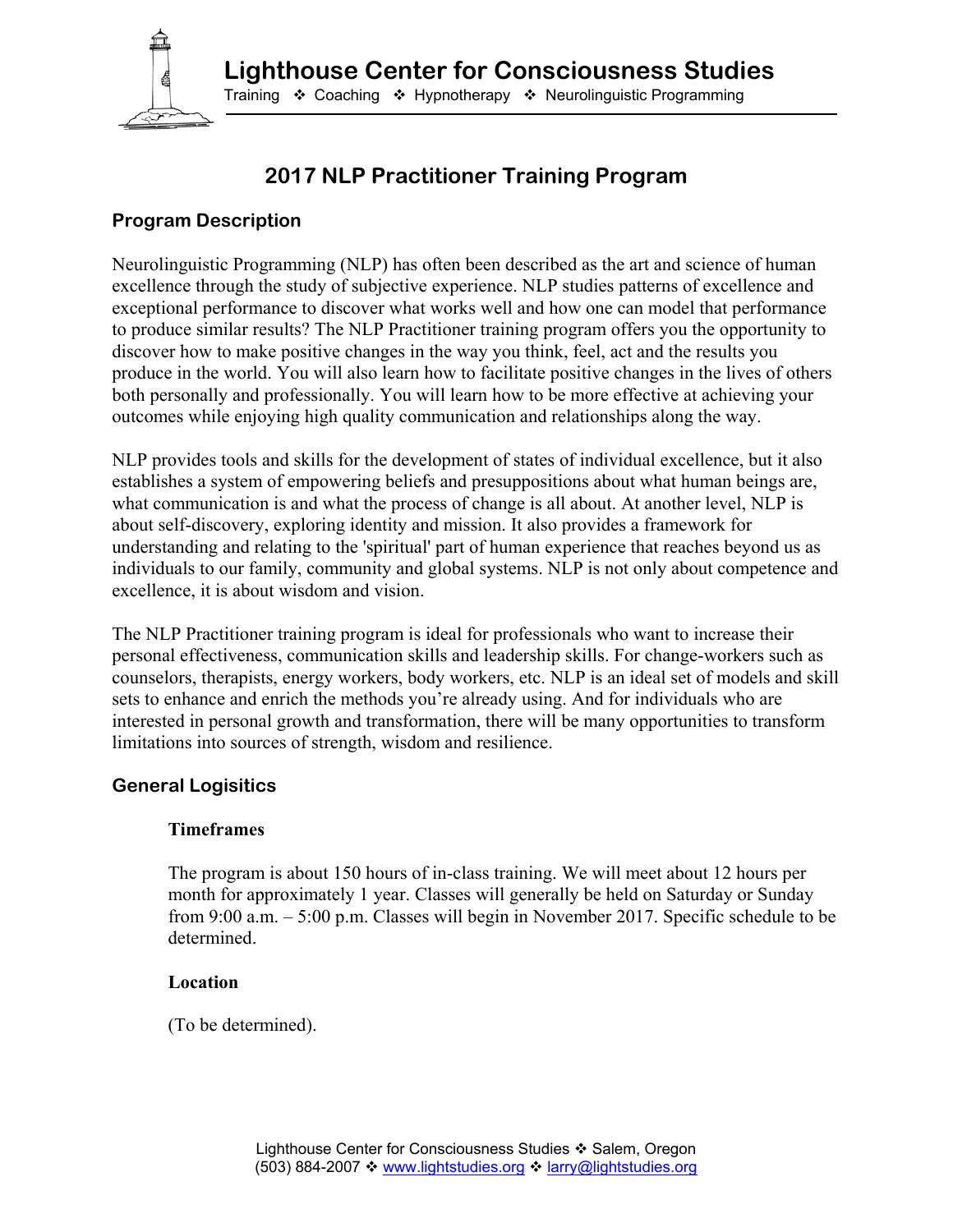**Lighthouse Center for Consciousness Studies** 



Training ❖ Coaching ❖ Hypnotherapy ❖ Neurolinguistic Programming

# **2015 NLP Practitioner Training Program**

## **Content Overview**

#### **Section 1 – Foundational Skills and Concepts**

- Program overview, presuppositions and guidelines.
- Presuppositions of NLP
- Rapport Skills
- Representational Systems
- Sensory Acuity Skills

## **Section 2 – Establishing Well-Formed Outcomes**

- Well-Formed Outcome Questions
- Meta-Outcome Questions
- NLP Change Formula: Present State + Resources = Desired State
- SCORE Model
- Neurological Levels of Change

#### **Section 3 – The Power of State**

- Accessing Resource States
- Anchoring States
- Anchor Integration Process
- Circle of Excellence Process
- Perspective Skills

#### **Section 4 – Framing, Reframing and Appreciative Coaching**

- Appreciative Coaching and NLP
- Framing and Reframing
- Six Step Reframing
- Pre and Post Framing
- Sleight of Mouth Patterns

# **Section 5 – Therapeutic Metaphors: The Transformational Power of Story Telling**

- The Structure of Metaphors
- Metaphoric Pacing and Leading
- Life Metaphors
- Therapeutic Metaphors
- Multiple Embedded Metaphors

#### **Section 6 – The Professional Strategies of Persuasion and Influence**

- Ecological Change and Considerations
- Conflict Integration
- Neurological Level Alignment Process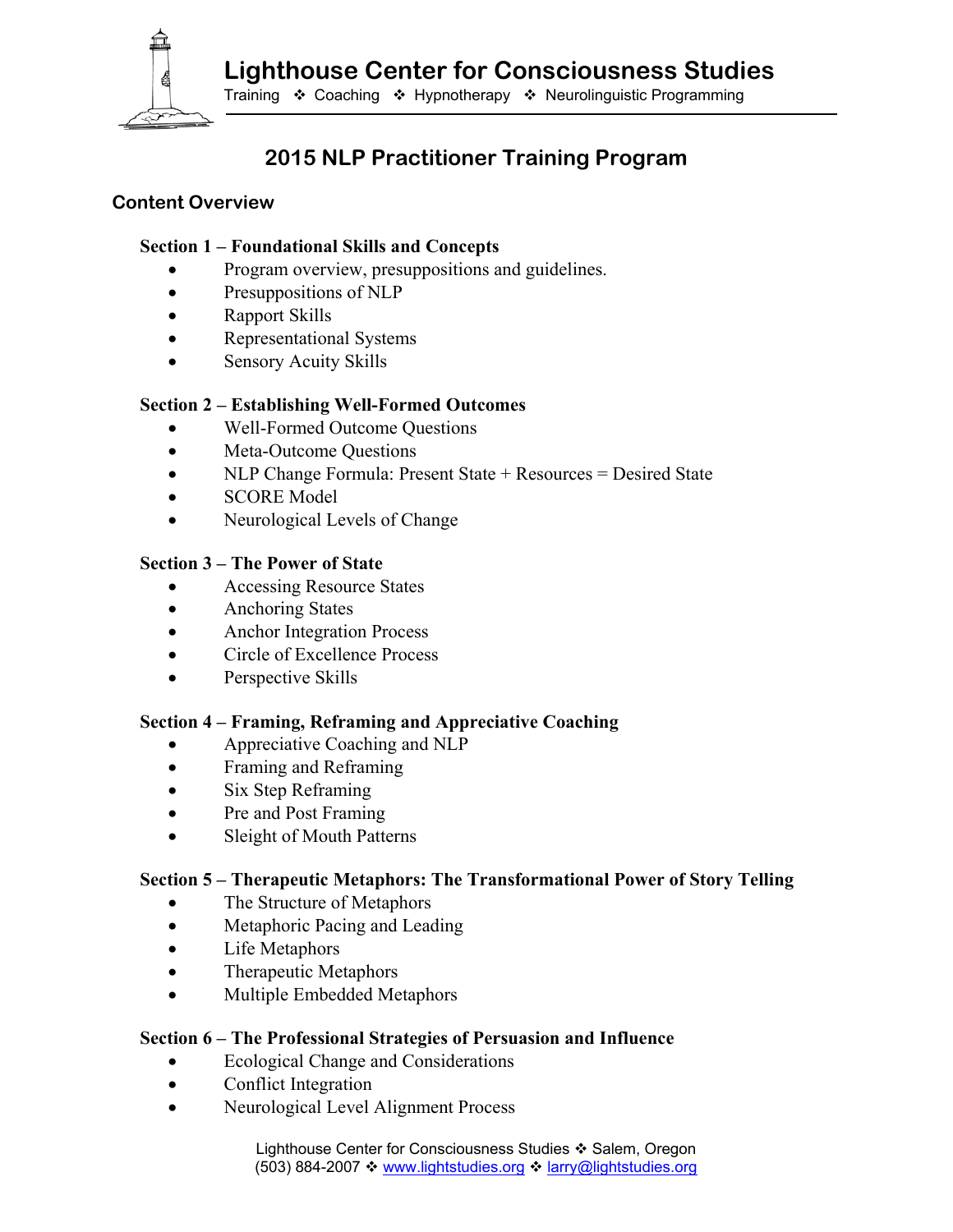

- Psychological Principles and Strategies of Persuasion and Influence
- Working with Values and Criteria

# **Section 7 – Communication Styles – Credibility and Approachability**

- Communication Styles Direct, Indirect, Task and Relationship
- Verbal Pacing and Leading
- Hypnotic Communication Skills
- Milton Model Language Patterns
- Process Induction Methods

## **Section 8 – Transforming Limiting Beliefs**

- Neurological Levels of Change
- Working with Beliefs and Belief Systems
- Identifying Limiting Beliefs
- Natural Belief Change Process
- Belief Chaining

#### **Section 9 – Working with Submodalities of Thought**

- Submodality Interventions
- Phobia & Trauma Process
- Swish Pattern
- Mapping Across
- Godiva Chocolate Pattern for Motivation

#### **Section 10 – Strategies**

- Strategy Detection, Elicitation and Installation
- Decision Strategies
- Motivation Strategies
- Creativity Strategies
- Basic Behavioral Modeling

#### **Section 11 – Transformational Processes**

- Psychogeography
- New Behavior Generator Process
- Counter Example Process
- Change Personal History Process
- Reimprinting Process

#### **Section 12 - Business and Program Development**

- NLP Coaching and Consulting as a Private Practice
- Mission, Vision and Values Development
- Coaching and Business Models
- Custom Program Development